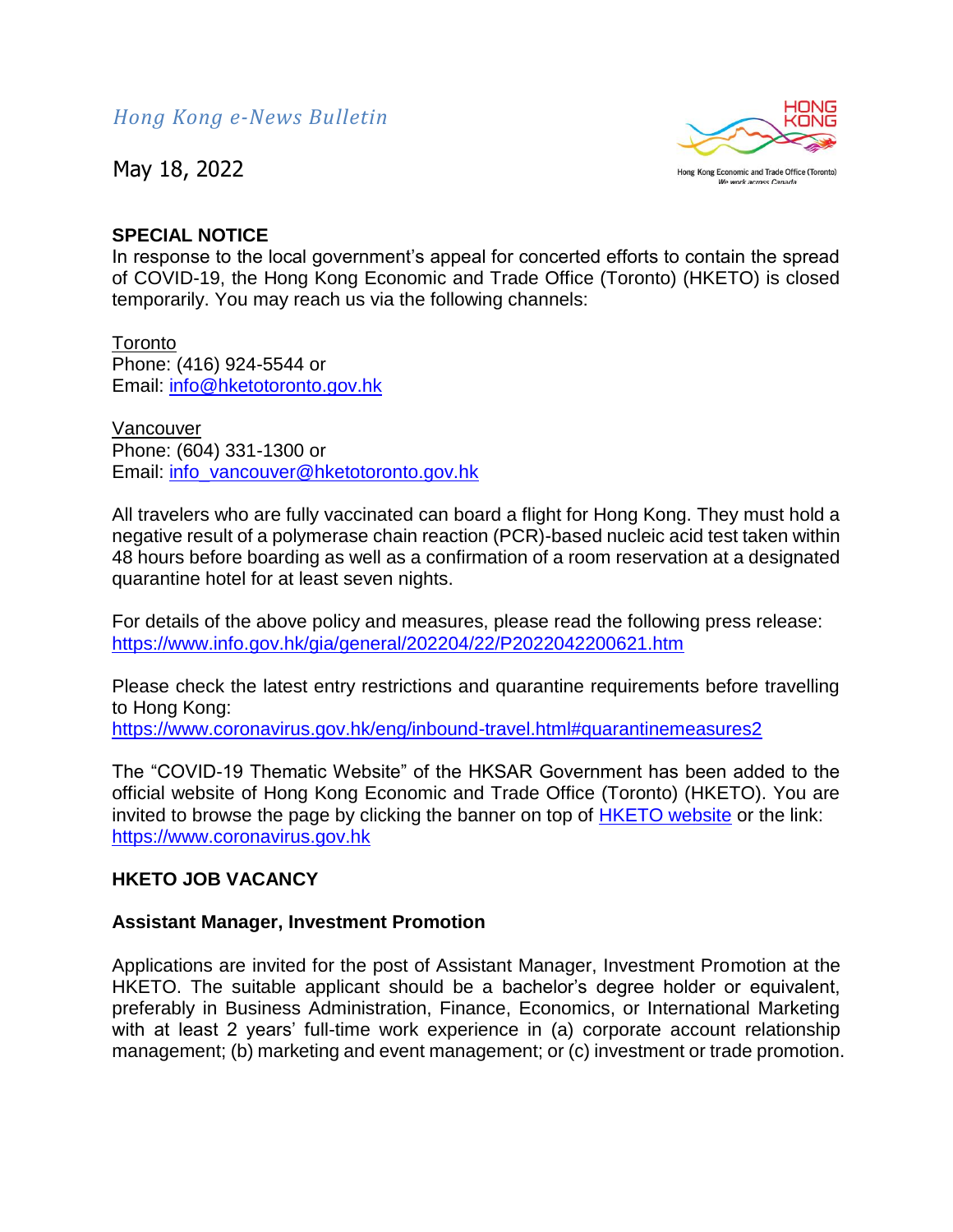

The holder of the post will be required to provide assistance in investment promotion activities and logistical and executive support in daily office administration. He/she has to be energetic and an excellent team player, ready to contribute to Invest Hong Kong's goals.

Applicants are invited to send a covering letter with full curriculum vitae in English, and copies of academic qualification certificates/transcripts and available references from previous employment to 174 St. George Street, Toronto, ON, Canada M5R 2M7 (by post), or hketo@hketotoronto.gov.hk (by email) on or before May 27, 2022 (Toronto time).

## **UPCOMING EVENTS**

## **HKSAR 25th Anniversary Celebration Activities**

2022 marks an important milestone for Hong Kong as we celebrate the 25th anniversary of the establishment of the Hong Kong Special Administrative Region (HKSAR). The celebration theme "A New Era – Stability · Prosperity · Opportunity" represents Hong Kong's great strides over the past quarter century, and our confidence in a bright future.

HKETO is hosting a series of celebration events across Canada including the flagship galas, business and academic seminars, arts and photo exhibitions as well as cultural performances starting from May. HKETO invite the partnership from all sectors in the communities in building a more resilient and thriving Hong Kong.

For details of the events, please visit:<https://25a.hketo.ca/>

## **1) Hong Kong Arts Exhibitions in Toronto and Vancouver**

The Hong Kong Arts Exhibitions aim to showcase how Hong Kong artists adopt traditional craft to create culturally-rich contemporary artworks including bamboo steamer tower, mini cheongsam dummies, lion head crafts, galvanized iron coffee sets and letter boxes for home deco or use in daily life, as well as cheongsams and flower buttons. The making of these artworks are considered an intangible part of Hong Kong's cultural heritage and craftsmanship.

The exhibitions are jointly organised by HKETO and the Hong Kong Arts Centre, supported by the Hong Kong Tourism Board in Canada, and presented by CanAsia Creative Exchange in Toronto and DramaOne in Vancouver respectively.

# **a) "Beyond Borders: Reshape the Hong Kong Ordinary" (**超越界限:重塑香港 日常**) Exhibition in Toronto**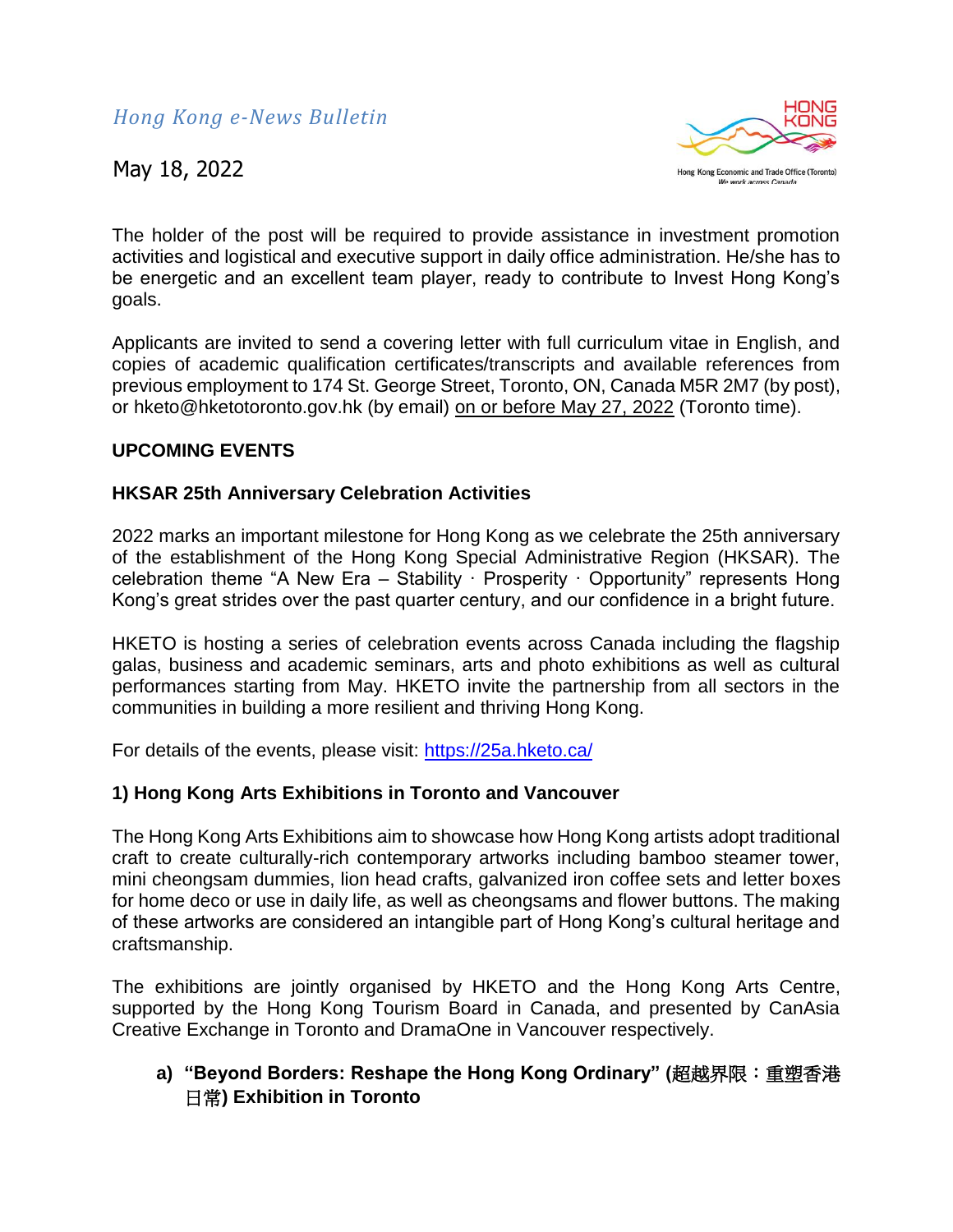May 18, 2022



Date: June 1 to 28 Venue: The Oval & Upper Oval, Yorkville Village (55 Avenue Road, Suite 2250, Toronto)

## **b) "Beyond Borders: Traces of Hong Kong Stories" (**超越界限:尋找香港故事**) Exhibition in Vancouver**

Date: June 13 to July 3 Venue: CF Richmond Centre (6551 No. 3 Rd, Richmond, BC)

## **c) Beyond Borders Online Talk 1: "How can we apply the Intangible Cultural Heritage into our society's sustainable life?"**

| Date:          | June 16 (Thursday)                        |
|----------------|-------------------------------------------|
| Time:          | 19:00 - 20:00 (PDT) / 22:00 - 23:00 (EDT) |
| Platform: Zoom |                                           |
|                | Speakers: Ms. Connie LAM                  |
|                | Executive Director, Hong Kong Arts Centre |
|                | Ms. Jaffa LAM                             |
|                | Academic Head, Hong Kong Art School       |

For registration:<https://forms.gle/2bSP7M4g3fUEzexZ8>

## **d) Beyond Borders Online Talk 2: "How can we bring a new creation into the traditional artisanship alongside its preservation?"**

Date: June 21 (Tuesday) Time: 19:00 - 20:00 (PDT) / 22:00 - 23:00 (EDT) Platform: Zoom Speakers: Ms. Lam Ka-yu, Inkgo Bamboo Steamer Contemporary Artist Mr. Luk Tsing-yuen Galvanised Iron Contemporary Artist Facilitator: Ms. Jaffa LAM Academic Head, Hong Kong Art School

For registration:<https://forms.gle/SunQv6TVZaLcdQDd9>

## **e) Beyond Borders Online Workshop: "Demonstration of bamboo steamer making"**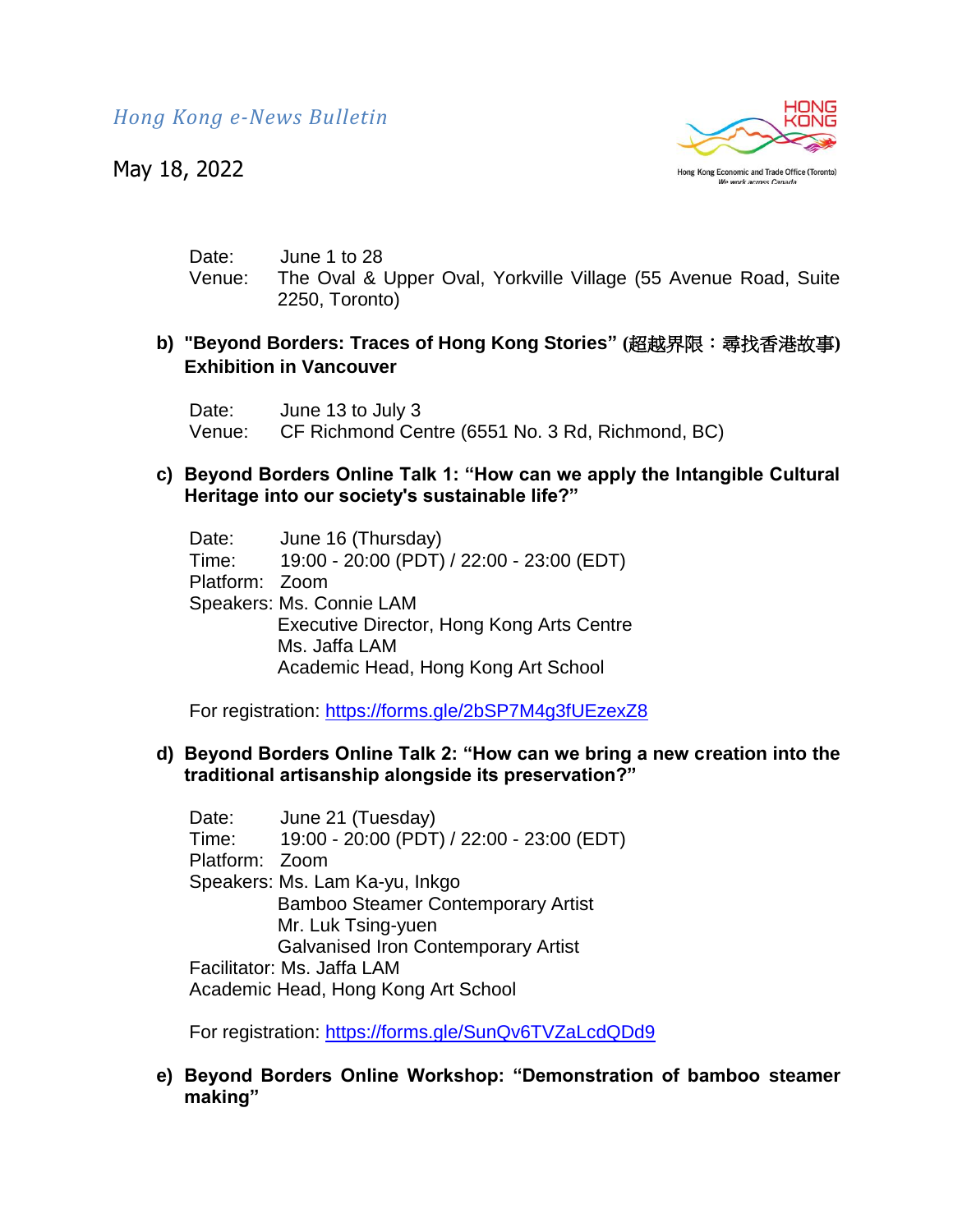May 18, 2022



Hong Kong Economic and Trade Office (Toronto) We work across Canada

Date: 29 June, 2022 (Wednesday) Time: 19:00 - 20:00 (PDT) / 22:00 - 23:00 (EDT) Platform: Zoom Instructor: Ms. Lam Ka-yu, Inkgo Bamboo Steamer Contemporary Artist

For registration:<https://forms.gle/Zo5ADgRBrV6nraVq8>

# **2) Hong Kong Cantonese Opera Costume Exhibition cum Performance Programme (**香港粵劇服飾藏品展演計劃**)**

Cantonese opera is one of the intangible heritage cultures of Hong Kong. Starting from the Asia Heritage Month in May, there will be programmes showcasing the beauty of this art:

- a) A seminar on Cantonese Opera's costume design in Hong Kong at the Richard Charles Lee Canada-Hong Kong Library on May 19 with virtual participation of Hong Kong Stage Costume Designer Mandy Tam & a live QA session; [https://hongkong.library.utoronto.ca/event/cantonese-operas-costume-design](https://hongkong.library.utoronto.ca/event/cantonese-operas-costume-design-hong-kong-xianggangyuejuxifushejiqiantan)[hong-kong-xianggangyuejuxifushejiqiantan](https://hongkong.library.utoronto.ca/event/cantonese-operas-costume-design-hong-kong-xianggangyuejuxifushejiqiantan)
- b) Cantonese Opera's Costume Exhibition at the Richard Charles Lee Canada-Hong Kong Library from May 19 to 31; and
- c) Canada-Hong Kong Young Cantonese Opera Cultural Exchange performance in July (details to be announced)

The Hong Kong Cantonese Opera Costume Exhibition cum Performance Programme is organized by Starlight Chinese Opera Performing Arts Centre and supported by HKETO.

# **3) A "Landscape Journey" Photography Exhibition across Canada**

Stunning landscape photographs by Hong Kong young photographer Kelvin Yuen will be featured at a touring photo exhibition across Canada from September to October. Kelvin's award-winning photos, together with selective landscape photos around the world from the Chinese Canadian Photographic Society of Toronto (CCPST) will be displayed. This photo exhibition is jointly presented by HKETO and CCPST.

Dates and venues in the West Coast are listed below: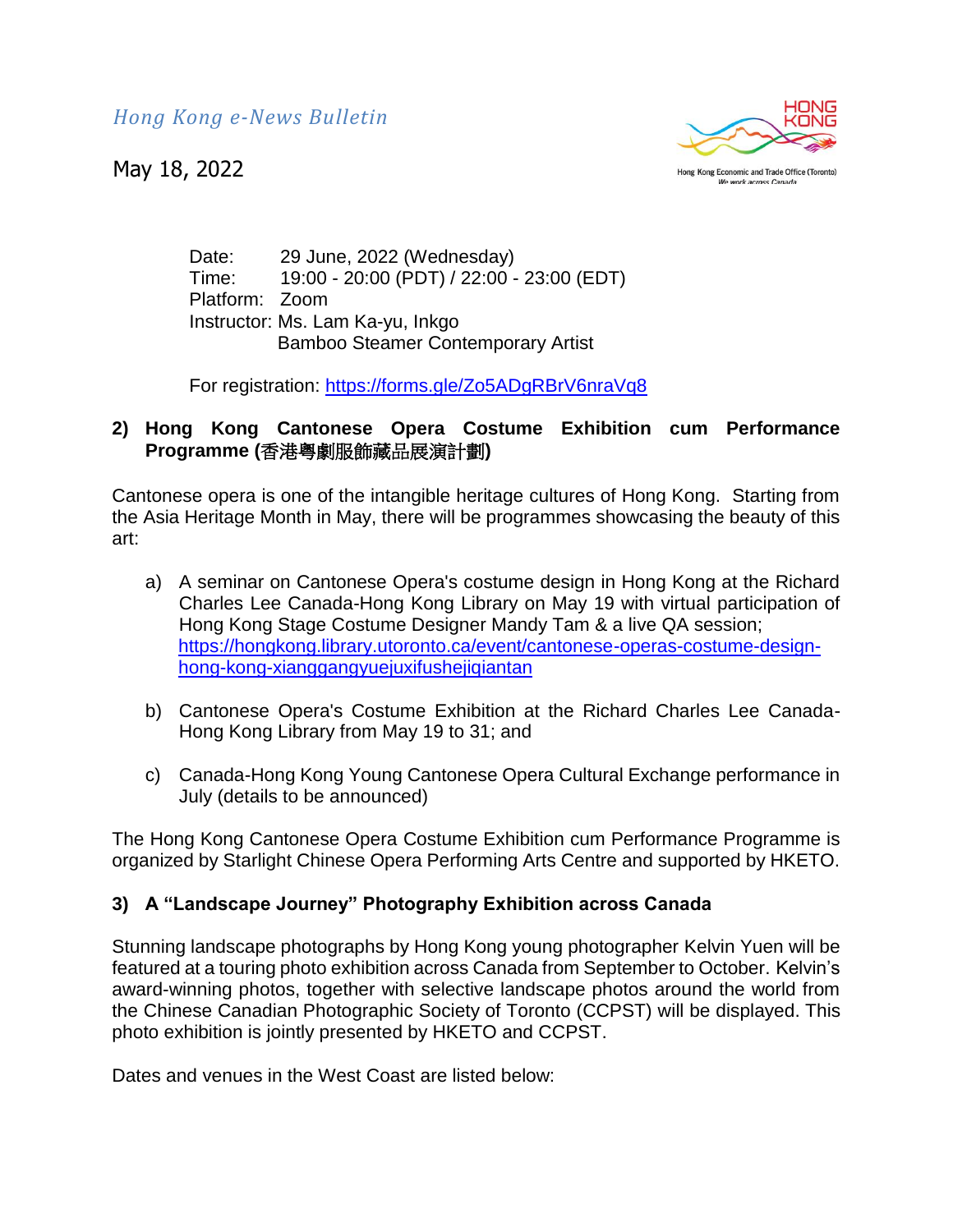May 18, 2022



Hong Kong Economic and Trade Office (Toronto) We work across Canada

September 1 to 9: cSPACE King Edward, Calgary September 5 to 11: CF Pacific Centre, Vancouver September 5 to 18: UBC Robson Square, Vancouver

Other venues for the exhibition will be announced. Please stay tuned!

## **4) HKCBA Annual National Conference & Keynote Luncheon**

The Hong Kong-Canada Business Association (HKCBA) and HKETO will co-host a halfday business conference with a keynote luncheon on September 23. The event will present the latest business opportunities in Asia, share the latest insights from senior business leaders and officials, and suggest strategic and effective ways for Canadian companies to leverage and ultimately to succeed in diversifying their business footprints to Asia via Hong Kong, while celebrating the 25th anniversary of the establishment of the HKSAR.

For details of the event, please visit: <https://www.hkcba.com/events/hkcba-annual-national-conference-keynote-luncheon>

## **Hong Kong: the IP Commericalizaion Platform webinar**

The HKCBA (Toronto Section), Hong Kong Trade Development Council, Invest Hong Kong and HKETO will join hands to organise a webinar on "Hong Kong: the IP and Commercialization Platform in Asia for Canadian Companies and Start-Ups" on May 18. The webinar will provide updates to Canadian companies and start-ups on Hong Kong as the ideal IP hub in Asia and the IP commercialization opportunities available in the city. Registration is free.

Free registration at:<https://bit.ly/May18IPwebinar>

## **CGTCBA 24th Annual Gala**

The Confederation of Greater Toronto Chinese Business Association ("CGTCBA") is hosting its Annual Gala with the theme "Together" on May 28. The gala is brought together by its four-member Associations, namely Mississauga Chinese Business Association, Markham, Richmond Hill & Vaughan Chinese Business Association, Scarborough-York Region Chinese Business Association, and Toronto Chinese Business Association. The CGTCBA plays a key role in promoting business and trade among the Chinese and mainstream communities. HKETO is a supporter of the event.

For details, please visit

[https://www.mrvcba.ca/index.php?route=common/event&event\\_id=539](https://www.mrvcba.ca/index.php?route=common/event&event_id=539)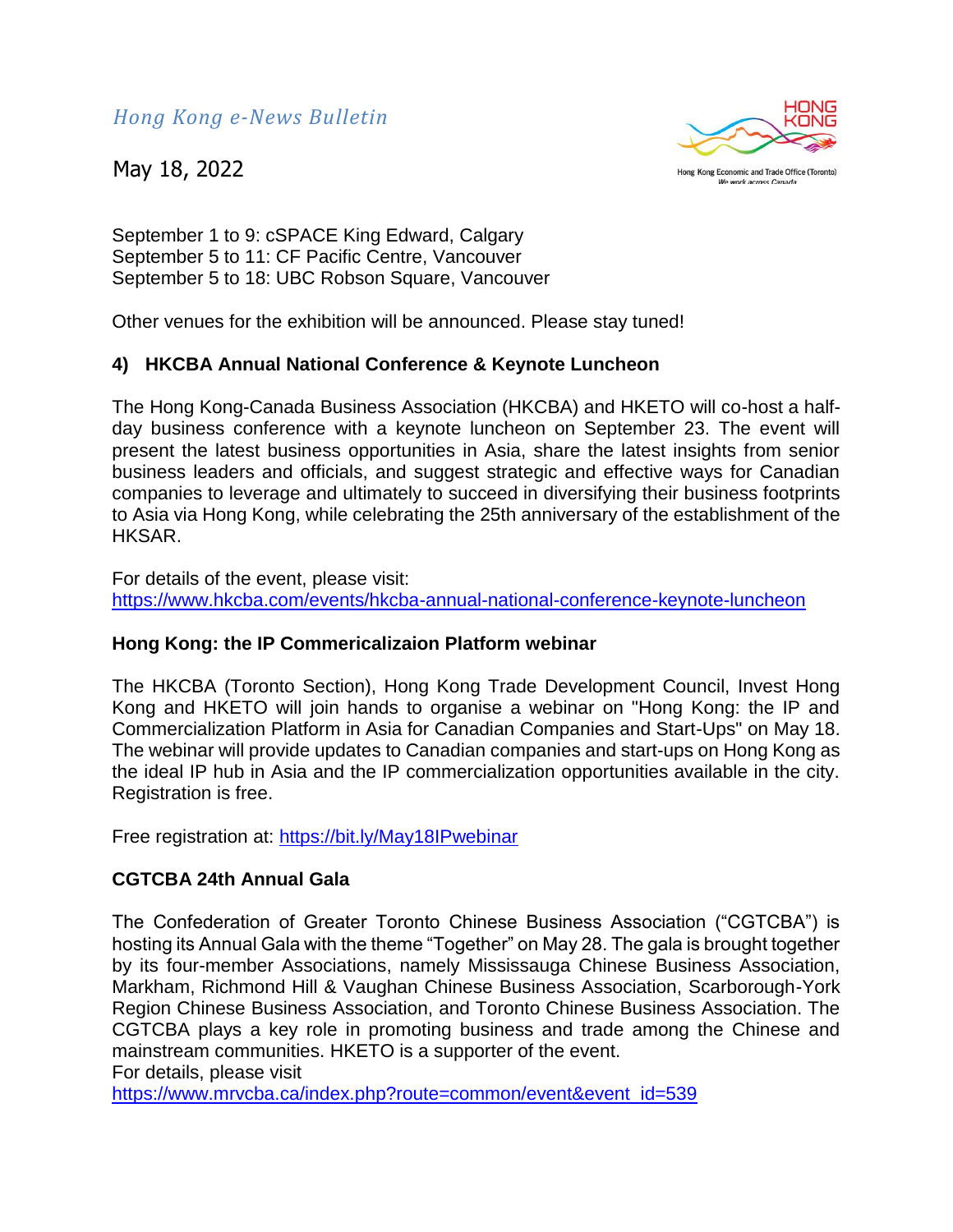May 18, 2022



## **RECENT ACTIVITY**

## **HKETO Director visits Calgary for business promotion**

Director of the HKETO, Ms Emily Mo, visited Calgary from May 5 to 6 to promote Hong Kong as the ideal platform for Canada companies to tap on the markets in Mainland China and the rest of Asia.

Speaking before the screening of the Hong Kong film Anita at the "Hong Kong Movie Night" organised by the HKCBA (Calgary Section) on May 5, Ms Mo first introduced the legendary Anita Mui, the main character of the film. She said that the film is also about the "Can-do Spirit" displayed by the Hong Kong people.

Ms Mo also updated the audience that this year Hong Kong is celebrating the 25<sup>th</sup> anniversary of the establishment of the HKSAR. The HKETO is hosting a wide range of events in different cities across Canada.

On May 6, Ms Mo attended the HKCBA Calgary Section's Spring Festival Gala 2022 and delivered a speech. She updated the attendees on Hong Kong's latest developments and achievements. Ms Mo welcomed Canadian companies looking to expand to consider Hong Kong as their platform to access the fastest growing markets on the East.

During the visit, Ms Mo paid courtesy calls on Alberta's Minister of Seniors and Housing, the Honourable Josephine Pon and Calgary Mayor Jyoti Gondek. She briefed them on the latest developments in Hong Kong and exchanged views with them on issues with mutual interests. She also met with the President and Chief Executive Officer of Calgary Economic Development, Mr Brad Parry, and Director of Strategic Engagement at Jobs, Economy and Innovation, Mr Shane Jaffer, to exchange views on how to foster collaboration to strengthen the trade relations between Hong Kong and Calgary.

Click the following link for details. [https://www.hketotoronto.gov.hk/newsroom/hketo-director-visits-calgary-for-business](https://www.hketotoronto.gov.hk/newsroom/hketo-director-visits-calgary-for-business-promotion-2.html)[promotion-2.html](https://www.hketotoronto.gov.hk/newsroom/hketo-director-visits-calgary-for-business-promotion-2.html)

#### **HONG KONG NEWS**

#### **Government further relaxes social distancing measures**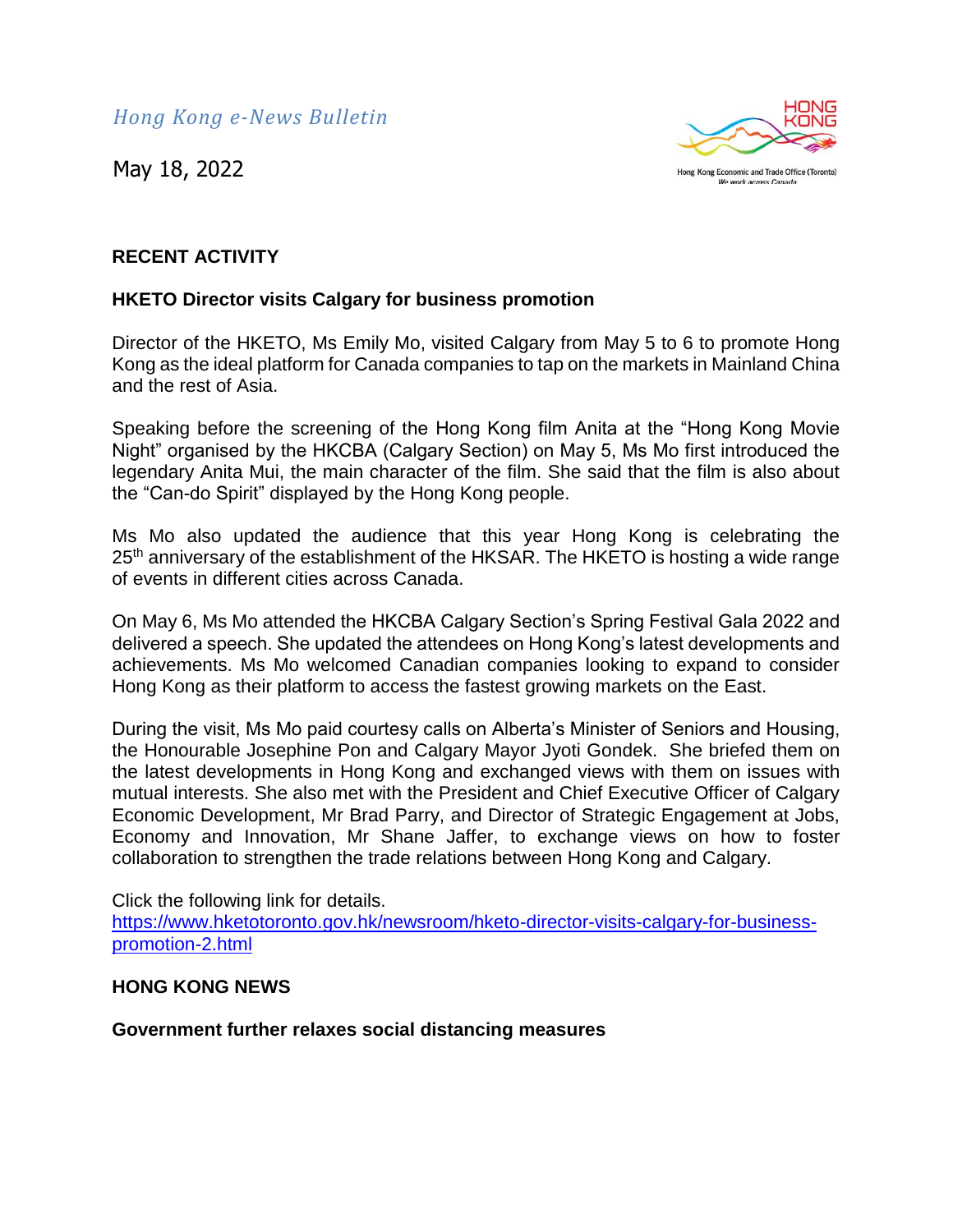

As the epidemic trend continued to be stabilised, the HKSAR Government announced on May 3 the further relaxation of social distancing measures with a view to relaunching social and economic activities in an orderly manner.

Starting from May 5, early relaxation in measures allows catering premises to accommodate eight persons at most per table, re-opening of swimming pools, gazetted beaches, as well as water sports centres and public swimming pools, and not wearing masks when present in country parks or when conducting strenuous physical activity in outdoor places.

Starting from May 19, the relaxation in social distancing measures includes extension of the dinnertime dine-in service hours in catering premises, allowing bars/pubs as well as other scheduled premises regulated under the Prevention and Control of Disease (Requirements and Directions) (Business and Premises) Regulation (Cap. 599F) which are currently closed, and allowing eating and drinking in cinemas etc.

You can click the following link for details of the latest requirements and social distancing measures: <https://www.info.gov.hk/gia/general/202205/04/P2022050300895.htm>

In addition, the HKSAR Government announced that with effect from May 9, an additional rapid antigen test would be conducted during the "test-and-hold" at the airport to strengthen the testing arrangements for inbound persons for earlier detection and isolation of infected persons, and to enhance the process of closed-loop management from the airport to designated quarantine hotels so as to shorten the waiting time for inbound persons at the airport.

Click the following link for details. <https://www.info.gov.hk/gia/general/202205/06/P2022050600679.htm>

## **CE's statement on sixth-term CE Election result**

Following is a statement by the Chief Executive of the HKSAR, Mrs Carrie Lam, on May 8 on the result of the sixth-term Chief Executive Election:

The sixth-term Chief Executive Election has just been concluded smoothly. I extend my sincere congratulations to Mr John Lee on his successful election and later today, I will submit a report of the election result to the Central People's Government.

The present-term government and I will ensure a seamless transition with the Chief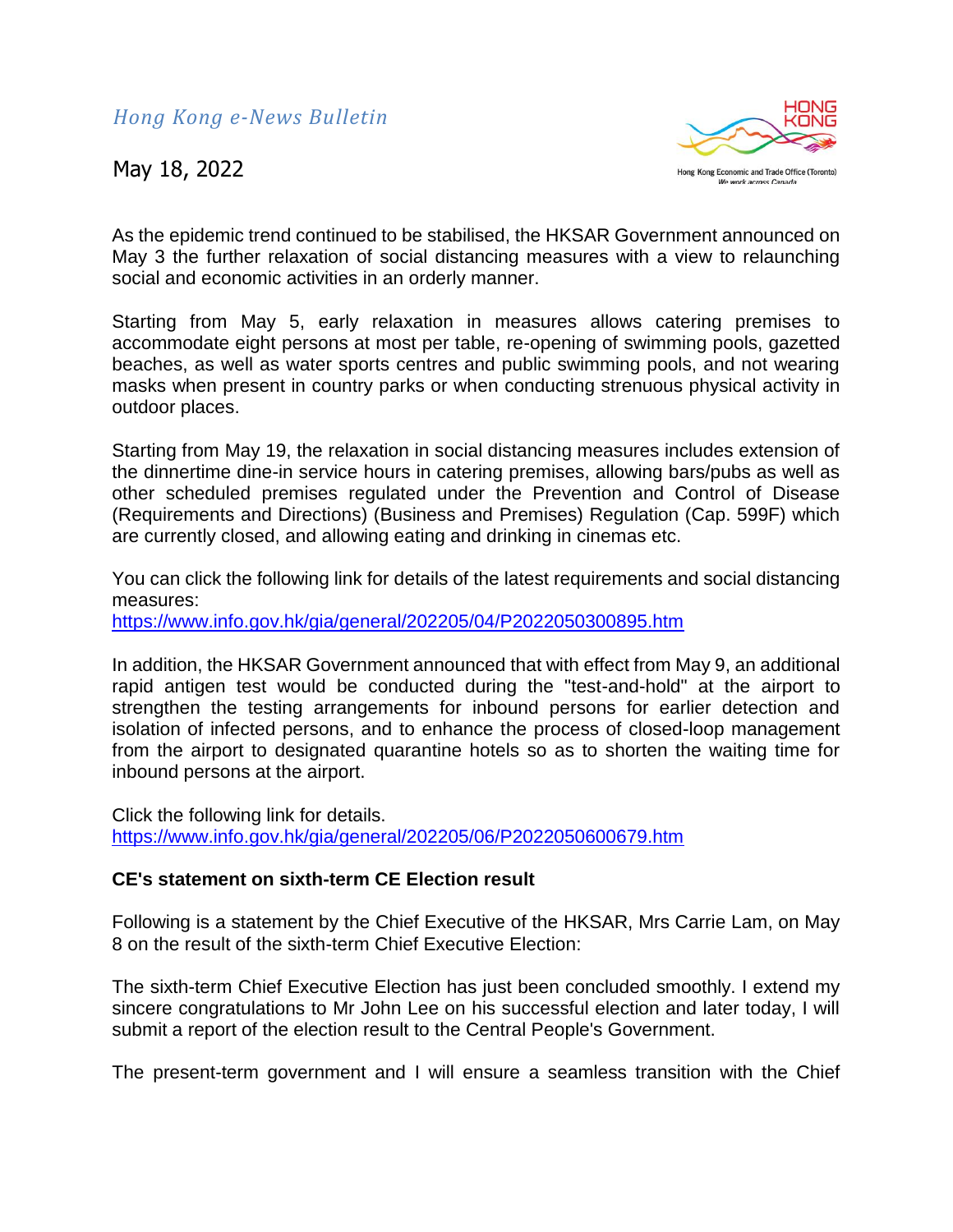

Executive-elect. We will render all the support needed for the assumption of office by the new term of government.

Click the following link for details. <https://www.info.gov.hk/gia/general/202205/08/P2022050800211.htm>

The Returning Officer for the election, Mr Justice Keith Yeung Kar-hung, declared on May 8 under Section 28 of the Chief Executive Election Ordinance (Cap 569) that John Lee Ka-chiu was elected as he obtained more than 750 valid "support" votes cast.

Click the following link for details. <https://www.info.gov.hk/gia/general/202205/08/P2022050800325.htm>

## **HKSAR Government strongly refutes statements by G7 foreign ministers and European Union**

The HKSAR Government on May 10 strongly refuted the two statements on the sixthterm Chief Executive Election held on May 8 in Hong Kong made respectively by the European Union (EU) as well as G7 foreign ministers of Canada, France, Germany, Italy, Japan, the United Kingdom, and the United States of America, and the High Representative of the EU.

A HKSAR Government spokesman said that the government strongly opposed the unfounded criticisms and misleading comments on the Chief Executive Election contained in the two statements. Moreover, they reflect a blatant interference into the internal affairs of the HKSAR of the People's Republic of China, and are clearly out of line with international norms.

The spokesman stressed that any allegation that the improved electoral system has weakened democracy in the governance of Hong Kong is misguided. On the contrary, the electoral system has broadened representation in the electorate for the Chief Executive Election. Likewise, under the improved electoral system, the Legislative Council's representativeness has been boosted.

Click the following link for details. <https://www.info.gov.hk/gia/general/202205/10/P2022051000514.htm>

## **Import of poultry meat and products from areas in Canada and US suspended**

The Centre for Food Safety (CFS) of the Food and Environmental Hygiene Department of the HKSAR Government announced on May 10 that in view of notifications from the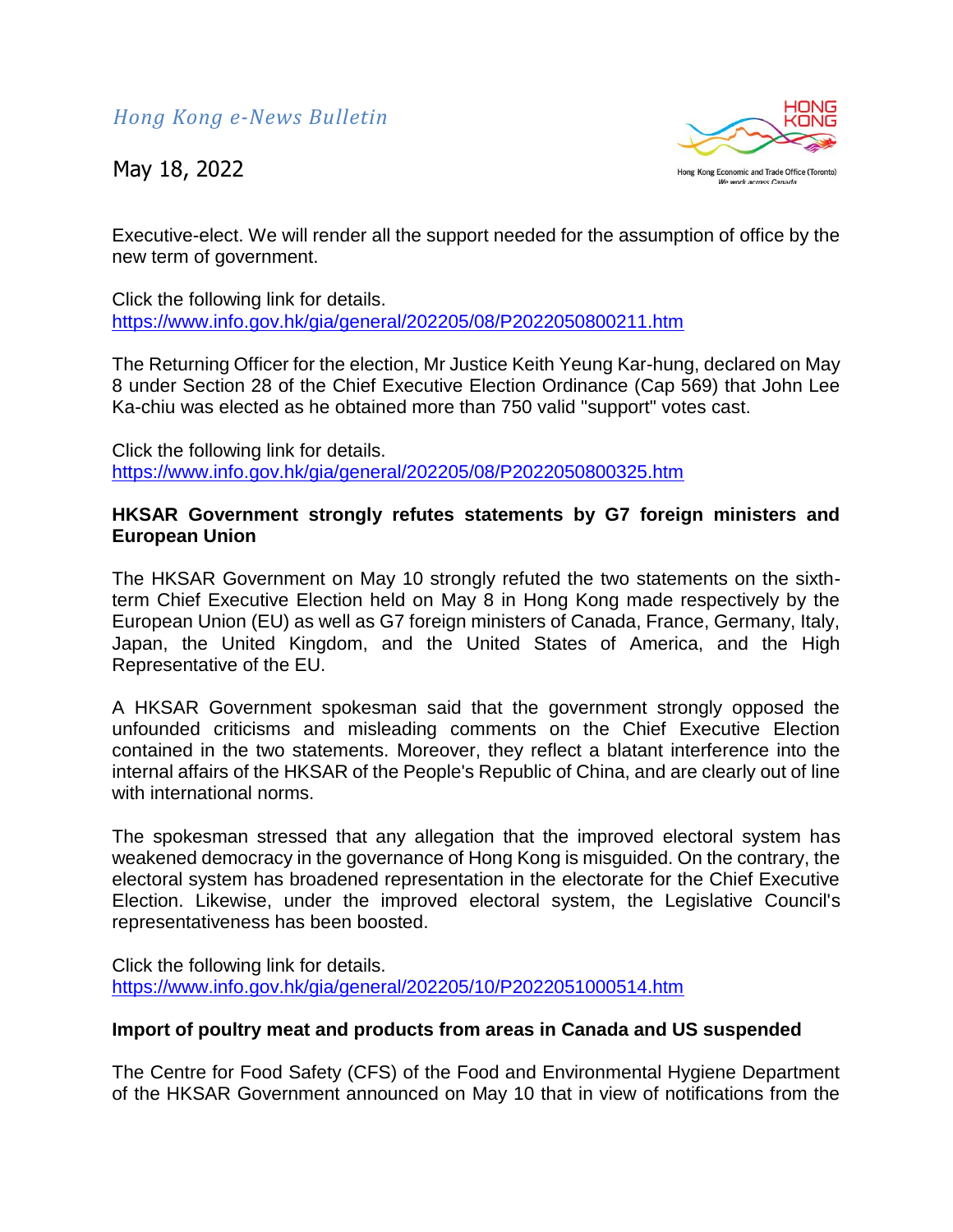

World Organisation for Animal Health about outbreaks of highly pathogenic H5N1 avian influenza in Huron County of Ontario Province, Municipal District of Wainwright No. 61 and Lethbridge County of Alberta Province, and Rural Municipality of Carmichael No. 109 and Rural Municipality of Montrose No. 315 of Saskatchewan Province in Canada, the CFS has instructed the trade to suspend the import of poultry meat and products (including poultry eggs) from the above-mentioned areas with immediate effect to protect public health in Hong Kong.

A CFS spokesman said that according to the Census and Statistics Department, Hong Kong imported about 4 tonnes of frozen poultry meat from Canada in the first three months of this year.

Click the following link for details. <https://www.info.gov.hk/gia/general/202205/10/P2022051000485.htm>

## **Recruitment of qualified doctors outside Hong Kong**

Department of Health of the HKSAR Government is recruiting qualified doctors outside Hong Kong for the positions of Non-civil Service Contract Doctor (without Full Registration) and Contract Doctor (without Full Registration) (Child Assessment). Applications for the above two posts are accepted all year round. Eligibility requirements are set out in the attached recruitment notices of the Department of Health.

Enquiries can be made to the Department of Health at appts registry1@dh.gov.hk and online application can be made through the Civil Service Bureau's website at http://www.csb.gov.hk. Job numbers are 40221 (Contract Doctor (without Full Registration)) and 40248 (Contract Doctor (without Full Registration) (Child Assessment)).

[Click here to read the details of Contract Doctor \(without full registration\)](https://www.dropbox.com/s/tp9jkognvazqoxq/DH-1.pdf?dl=0) [Click here to read the details of Contract Doctor \(without full registration \(Child](https://www.dropbox.com/s/si8z9mnwsn22mrc/DH-2.pdf?dl=0)  [Assessment\)\)](https://www.dropbox.com/s/si8z9mnwsn22mrc/DH-2.pdf?dl=0)

To stay tuned to updates on HKETO and Hong Kong, please follow us at

HKETO Toronto Facebook Page [www.facebook.com/TorontoHKETO](http://www.facebook.com/TorontoHKETO) HKETO Toronto Twitter Page<https://twitter.com/TorontoHKETO> Brand Hong Kong Facebook page [www.facebook.com/brandhk.isd](http://www.facebook.com/brandhk.isd) or Brand Hong Kong Instagram page [www.instagram.com/brandhongkong/](http://www.instagram.com/brandhongkong/) Brand Hong Kong Twitter page [https://twitter.com/Brand\\_HK](https://twitter.com/Brand_HK)